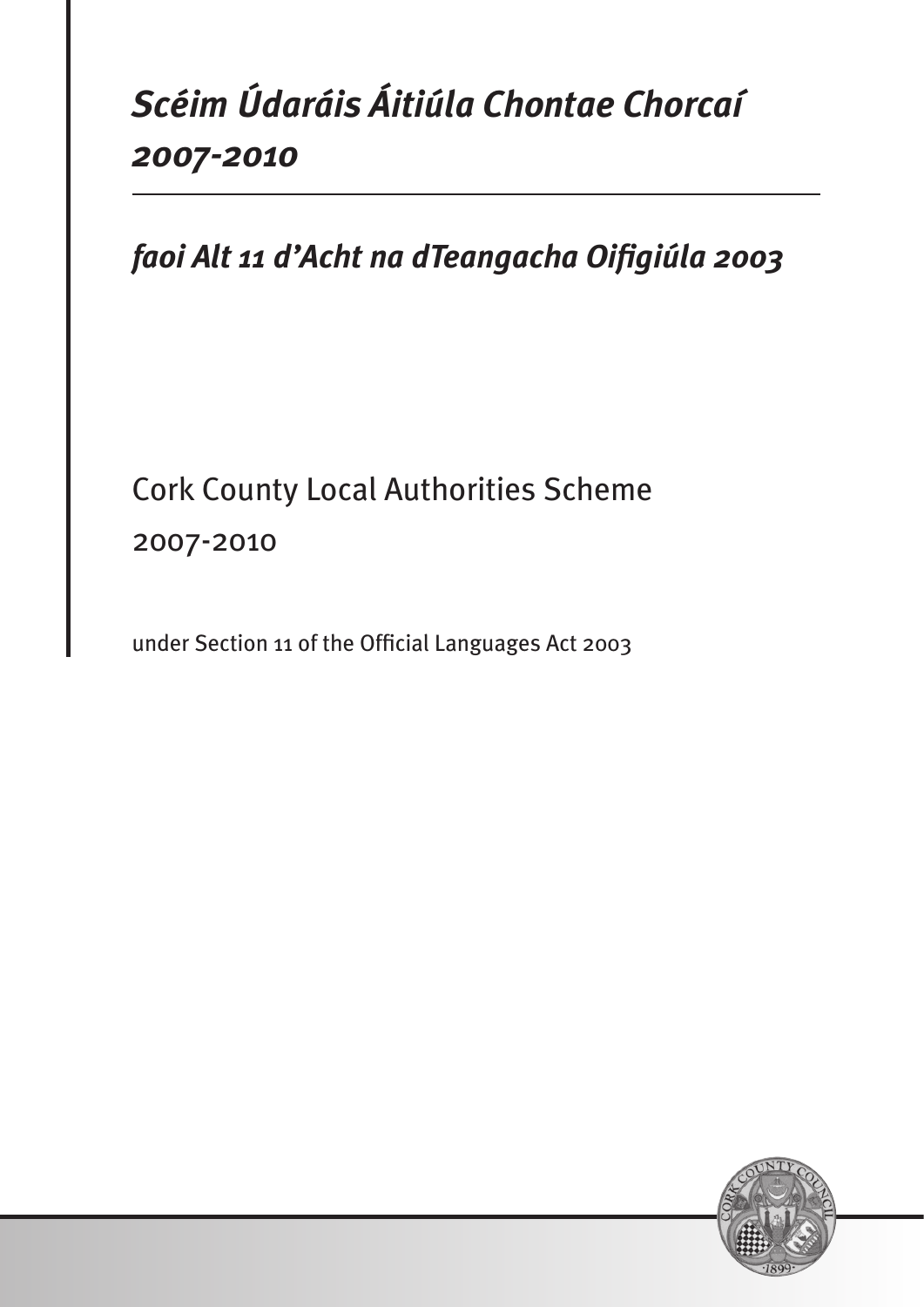## *An Clár*

## **Caibidil 1** *Lth* 1.1 Réamhrá agus Cúlra **2020 - 2021 - 2021 - 2022** 1.2 Dáta Tosaithe na Scéime<br>
2 1.3 Forbhreathnú ar Údaráis Áitiúla 2 Chontae Chorcaí 1.4 Custaiméirí agus Cliaint 3 1.5 Meastachán ar chomh fairsing & atá 4 seirbhísí ar fáil trí Ghaeilge cheana 1.6 Modheolaíocht & Taighde atá déanta 4 **Caibidil 2 Soláthar ar Sheirbhísí/ Gníomhaíochtaí Ginearálta Comhairle** 2.1 Bealaí Cumarsáide leis an bPobal 5 2.2 Doiciméadú Scríofa **52.2 Doichadú** Scríofa 2.3 Cumarsáid Béil 6

#### **Caibidil 3**

#### **Achoimre ar Sheirbhísí/ Gníomhaíochtaí a sholáthraíonn Rannóga**

| 3.1 Réamhrá                      |  |
|----------------------------------|--|
| 3.2 Teanga Feidhme Gach Rannóige |  |

#### **Caibidil 4**

#### **Feabhsú ar Sheirbhísí a Chuirfear ar fáil go Dátheangach**

| 4.1 Polasaí Ginearálta       | 10 |
|------------------------------|----|
| 4.2 An Ghaeltacht            | 10 |
| 4.3 Teicneolaíocht Faisnéise | 11 |

- 4.4 Earcaíocht & Socrúchán 12 4.5 Oiliúint & Forbairt 12 4.6 Gaelscoileanna & Eagraíochtaí 13 Gaeilge Eile
- 4.7 Ainmniú Forbairtí Tithíochta 13

#### **Caibidil 5**

#### **Monatóireacht, Athbhreithniú & Poiblíocht ar an Scéim atá Aontaithe**

| 5.1 Monatóireacht & Athbhreithniú        | 14 |
|------------------------------------------|----|
| 5.2 Poiblíocht ar an Scéim atá Aontaithe | 14 |

## *CONTENTS*

| Chapter <sub>1</sub> |                                                                                          | raa                  |
|----------------------|------------------------------------------------------------------------------------------|----------------------|
|                      | 1.1 Introduction & Background                                                            | $\overline{2}$       |
|                      | 1.2 Commencement Date of Scheme                                                          | $\overline{2}$       |
|                      | 1.3 Overview of Cork County Local<br>Authorities                                         | $\mathbf{2}^{\circ}$ |
|                      | 1.4 Customers & Clients                                                                  | З                    |
|                      | 1.5 Assessment of the extent to which<br>services are already available<br>through Irish | 4                    |
|                      | 1.6 Methodology & Research Undertaken                                                    | 4                    |
|                      | <b>ALL STRATES</b>                                                                       |                      |

#### **Chapter 2**

#### **Provision of General Council Services/Activities**

| 2.1 Means of Communication with<br>the Public |  |
|-----------------------------------------------|--|
| 2.2 Written Documentation                     |  |
| 2.3 Oral Communication                        |  |
|                                               |  |

#### **Chapter 3**

#### **Summary of Services/Activities provided by Sections**

| 3.1 Introduction                       |  |
|----------------------------------------|--|
| 3.2 Operating Language of Each Section |  |

#### **Chapter 4**

#### **Enhancement of Services to be Provided Bilingually**

| 4.1 General Policy                                                | 10 |
|-------------------------------------------------------------------|----|
| 4.2 An Ghaeltacht                                                 | 10 |
| 4.3 Information Technology                                        | 11 |
| 4.4 Recruitment & Placement                                       | 12 |
| 4.5 Training & Development                                        | 12 |
| 4.6 Gaelscoileanna & Other<br><b>Irish Language Organisations</b> | 13 |
| 4.7 Naming of Housing Developments                                | 13 |

#### **Chapter 5**

#### **Monitoring, Revision & Publicising of Agreed Scheme**

| 5.1 Monitoring & Revision         | 14 |
|-----------------------------------|----|
| 5.2 Publicising of Agreed S cheme | 14 |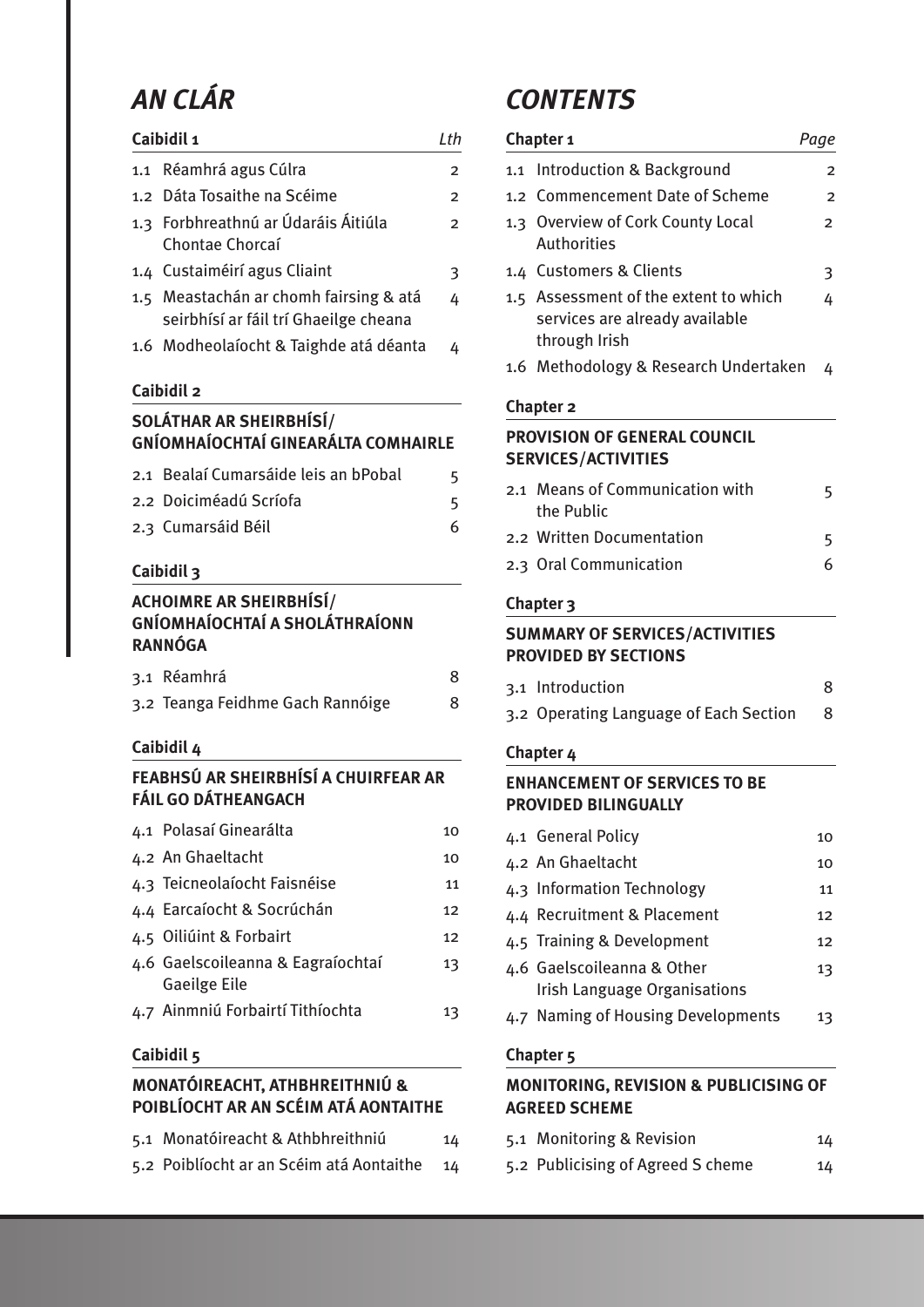## *Teachtaireacht ón mBainisteoir Contae Message from the County Manager*

Cúis áthas dom Scéim Teanga Údaráis Áitiúla Chontae Chorcaí 2007-2010, a hullmhaíodh de réir Alt 11 d'Acht na dTeangacha Oifigiúla, 2003 a chur i láthair. Cheadaigh an tAire Gnóthaí Pobail, Tuaithe agus Gaeltachta, Éamon Ó Cuív, an Scéim ar 31 Iúil 2007.

Tugann an Scéim cuntas ar na seirbhísí atá an Chomhairle ag cur ar fáil trí Ghaeilge faoi láthair agus ar na bearta a thógfar chun feabhas agus méadú a chur ar na seirbhísí sin. Tá freagracht fheidhmiú na scéime ar an mbainistíocht shinsearach ach le cúnamh agus tacaíocht na foirne ar fad is féidir linn a chinntiú go gcomhlíonadh an Chomhairle na gealltanais éagsúla atá déanta againn.

Tá spriocanna uaillmhianacha agus dúshlánacha leagtha amach againn, ach tá siad indéanta, agus cinnteoidh siad go dtiocfaidh ardú ar úsáid na Gaeilge laistigh d'Údaráis Áitiúla Chontae Chorcaí agus sa gContae go ginearálta.

Ba mhaith liom buíochas a ghlacadh le gach duine a ghlac páirt sa phróiseas comhairliúcháin phoiblí, leis an bhfoireann a bhí páirteach sa measúnú inmheánach ar sheirbhísí agus leis an bhfoireann sa Rannóg Gnóthaí Corparáideacha a bhí freagrach as ullmhú na Scéime.

I am pleased to present the Cork County Local Authorities Language Scheme 2007-2010 prepared in accordance with Section 11 of the Official Languages Act 2003 and approved by Éamon Ó Cuív, Minister for Rural, Community and Gaeltacht Affairs on 31st July 2007.

The Scheme outlines the services currently provided by the Council in the Irish language and the measures that will be taken to improve and expand on those services. The implementation of the Scheme is the responsibility of senior management but with the assistance and support of all staff we can ensure that the Council delivers on the various commitments we have made.

We have committed ourselves to ambitious and challenging goals but they are achievable and will ensure that the use of Irish within the Cork County Local Authorities and in the County in general will increase.

I would like to thank everyone who participated in the public consultation process, the staff who were involved in the internal assessment of services and the staff in the Corporate Affairs Department who were responsible for the preparation of the Scheme.

Martin Riordan

Bainisteoir an Chontae

Martin Riordan County Manager

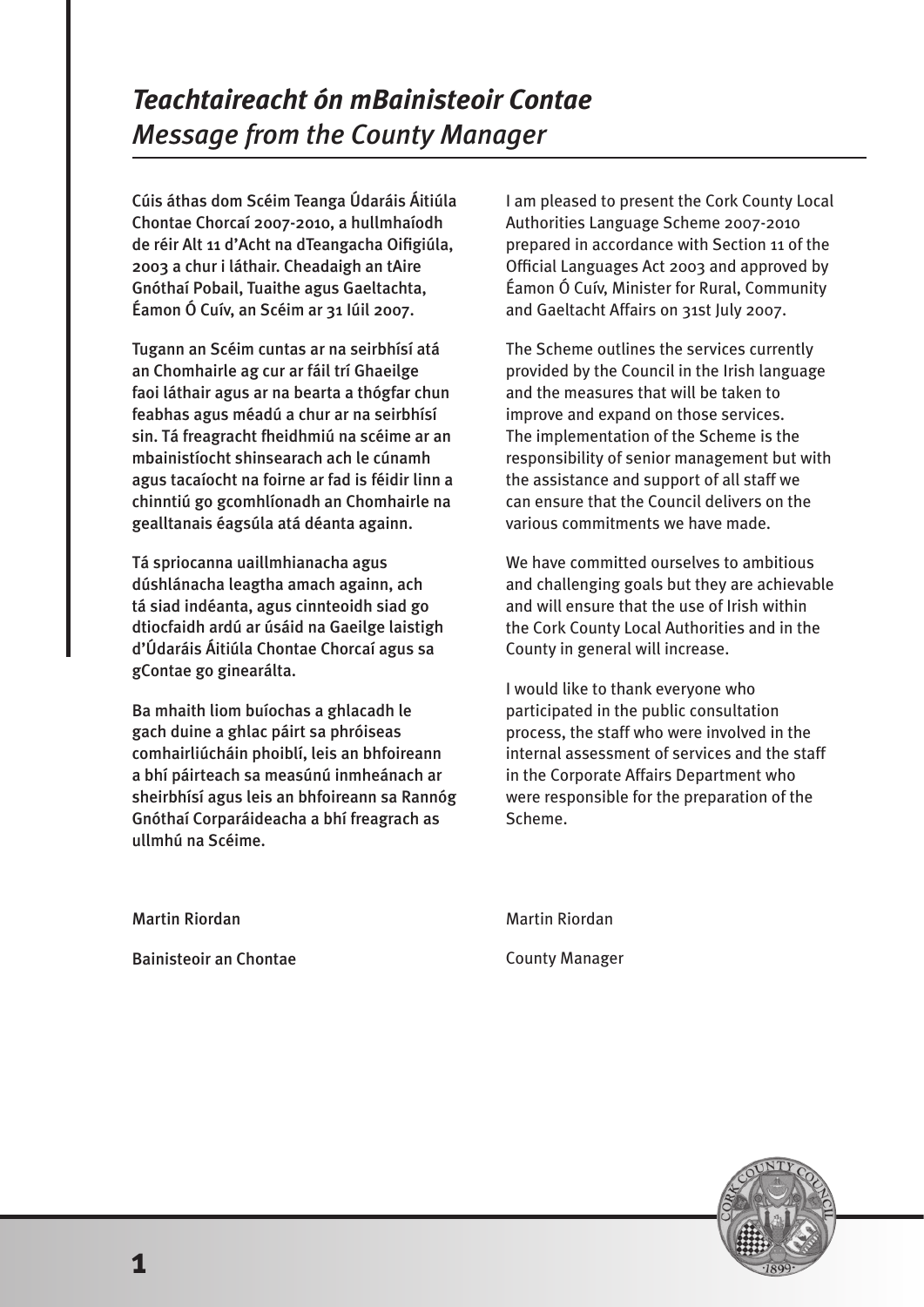## *Caibidil 1 Réamhrá agus Cúlra*

## *Chapter 1 Introduction and Background*

## *1.1 Réamhrá agus Cúlra*

D'ullmhaigh Údaráis Áitiúla Chontae Chorcaí an scéim seo faoi Alt 11 d'Acht na dTeangacha Oifigiúla 2003. Tá soláthar in Alt 11 maidir le comhlacht poiblí scéim reachtúil a ullmhú ag sonrú na seirbhísí atá i gceist acu a chur ar fáil:

- trí mheán na Gaeilge,
- trí mheán an Bhéarla, agus
- trí mheán na Gaeilge agus an Bhéarla.

Leagtha síos sa scéim seo tá na bearta gur chóir glacadh leo chun a chinntiú go mbeidh na seirbhísí nach bhfuil á soláthar trí mheán na Gaeilge curtha ar fáil taobh istigh de scála ama aontaithe.

Beidh freagracht fheidhmiú na scéime maraon le monatóireacht agus athbhreithniú na scéime ar an mbainistíocht shinsearach laistigh de Chomhairle Contae Chorcaí.

## *1.2 Dáta Tosaithe na Scéime*

Tá an Scéim seo deimhnithe ag an Aire Gnóthaí Pobail, Tuaithe agus Gaeltachta. Tá tús curtha leis an scéim le héifeacht ón 1 Deireadh Fómhair 2007 agus seasfaidh an scéim ar feadh trí bliana ón dáta sin nó eile go mbeidh Scéim nua deimhnithe ag an Aire de réir Alt 15 den Acht, cibé cé acu is túisce.

#### *1.3 Forbhreathnú ar Údaráis Áitiúla Chontae Chorcaí*

Ar Údaráis Áitiúla Chontae Chorcaí tá Comhairle Contae Chorcaí agus dhá cheann déag de Chomhairlí Baile atá taobh istigh den chontae – An Cóbh, Cionn tSáile, Cloich na Coillte, An Sciobairín, Maigh Chromtha, Mala, Eochaill, Mainistir Fhear Maí, Mainistir na Corann, Droichead na Bandan, Beanntraí agus An Phasáiste.

## *1.1 Introduction and Background*

This scheme was prepared under Section 11 of the Official Languages Act 2003 by Cork County Local Authorities. Section 11 provides for the preparation by a public body of a statutory scheme specifying the services it proposes to provide:

- through the medium of Irish,
- through the medium of English, and
- through the medium of both Irish and English.

This scheme sets out the measures to be adopted to ensure that any services that are not provided through the medium of Irish will be so provided within an agreed timeframe.

Responsibility for ensuring implementation of the scheme as well as monitoring and reviewing the scheme will rest with senior management within Cork County Council.

## *1.2 Commencement Date of Scheme*

This Scheme has been confirmed by the Minister for Community, Rural and Gaeltacht Affairs. The Scheme is commenced with effect from 1st October 2007 and shall remain in force for a period of 3 years from this date or until the Minister pursuant to Section 15 of the Act has confirmed a new Scheme, whichever is the earlier.

#### *1.3 Overview of Cork County Local Authorities*

Cork County Local Authorities consists of Cork County Council and twelve Town Councils within the county – Cobh, Kinsale, Clonakilty, Skibbereen, Macroom, Mallow, Youghal, Fermoy, Midleton, Bandon, Bantry and Passage West.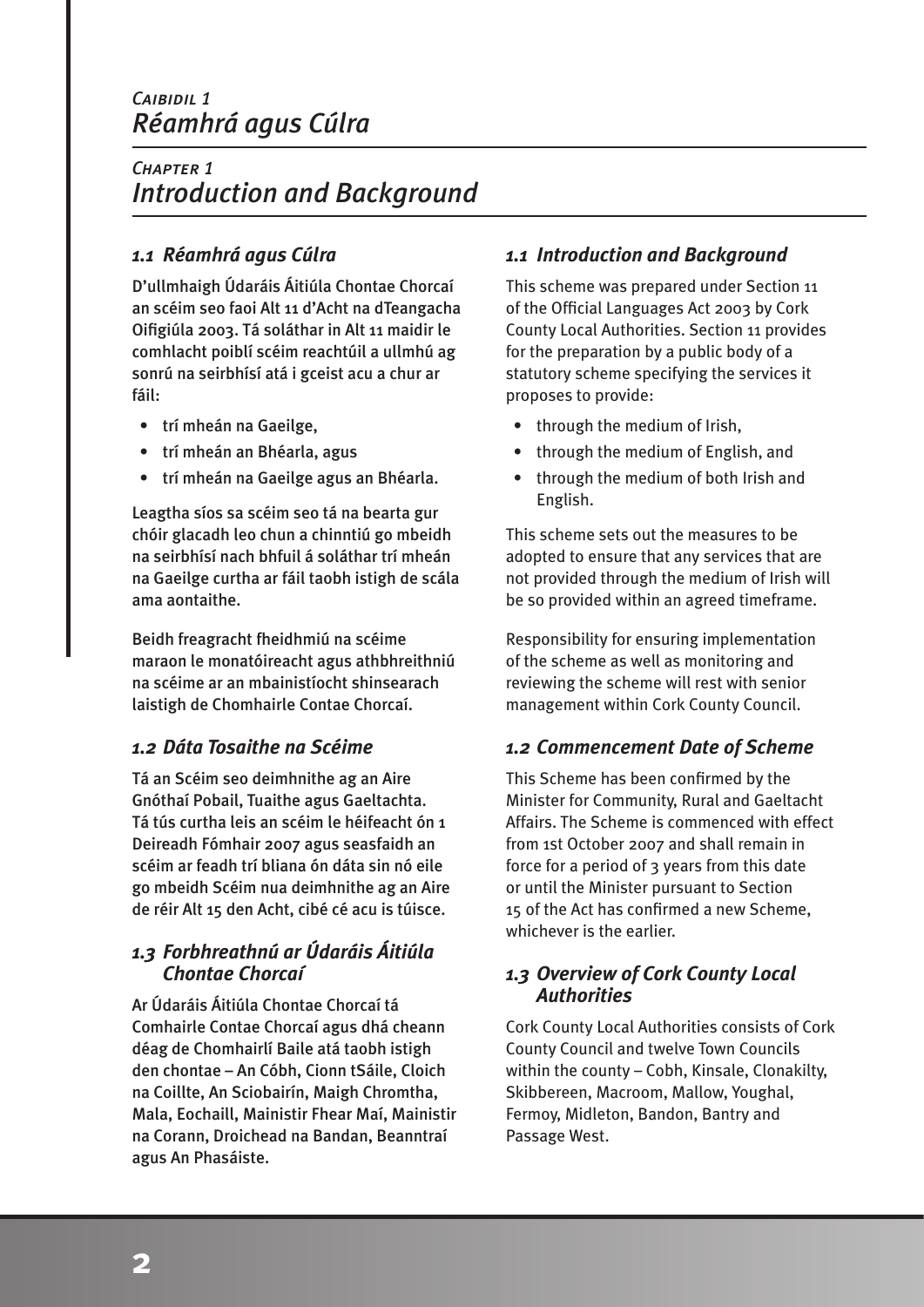Is aidhm straitéiseach é de Phlean Corparáideach Chomhairle Contae Chorcaí 2005 – 2009 foirfeacht a bhaint amach i seachadadh seirbhísí chuig ár gcustaiméirí seachtracha.

Tá an Chomhairle tiomanta ar theanga na Gaeilge a chur chun cinn trí fheidhmiú riachtanais Acht na dTeangacha Oifigiúla 2003 agus tríd an gCairt Chustaiméirí.

Bainistíonn Comhairle Contae Chorcaí an seachadadh ar sheirbhísí an rialtais áitiúil i gContae Chorcaí, ina bhfuil daonra de 324,767 de réir daonáireamh 2006. Clúdaíonn na seirbhísí a chuirtear ar fáil ocht bpríomh Ghrúpa Clár mar a leanann:

- Tithíocht agus Foirgníocht
- Iompar ar Bhóithre agus Sábháilteacht
- Seirbhísí Uisce agus Uisce Fuíll
- Pleanáil agus Forbairt
- Caomhnú Comhshaoil
- Caitheamh Aimsire agus Conláistí
- Seirbhísí Talmhaíochta, Sláinte agus Leasa
- Seirbhísí Ilghnéitheacha

#### *1.4 Custaiméirí agus Cliaint*

Daonra Chontae Chorcaí go bunúsach ach bíonn an Chomhairle ag déileáil leo seo freisin:-

- An tAire & An Roinn Comhshaoil, Oidhreachta agus Rialtais Áitiúil
- Ranna Rialtais eile & Oifigí Aireachta
- Grúpaí Pobail Áitiúla
- Gníomhaireachtaí Eile Stáit
- Páirtnéirí Sóisialta
- Údaráis áitiúla & réigiúnacha eile
- Eagraíochtaí an Aontais Eorpaigh

It is a strategic objective of Cork County Council's Corporate Plan 2005 – 2009 to achieve excellence in the delivery of services to our external customers.

The Council is committed to promoting the Irish language through implementation of the requirements of the Official Languages Act 2003 and through its Customer Charter.

Cork County Council manages the delivery of local government services in the County of Cork, which has a population of 324,767 as per the 2006 census. Services delivered cover eight main Programme Groups as follows:

- Housing and Building
- Roads Transportation and Safety
- Water and Waste Water Services
- Planning and development
- Environmental Protection
- Recreation and Amenity
- Agriculture, Health and Welfare Services
- Miscellaneous Services

#### *1.4 Customers and Clients*

Primarily the population of County Cork but the Council also has dealings with:-

- The Minister & Department of the Environment, Heritage & Local Government
- Other Government Departments & Ministerial Offices
- Local Community Groups
- Other State Agencies
- Social Partners
- Other local & regional authorities
- Organisations of the European Union
- LEADER Groups

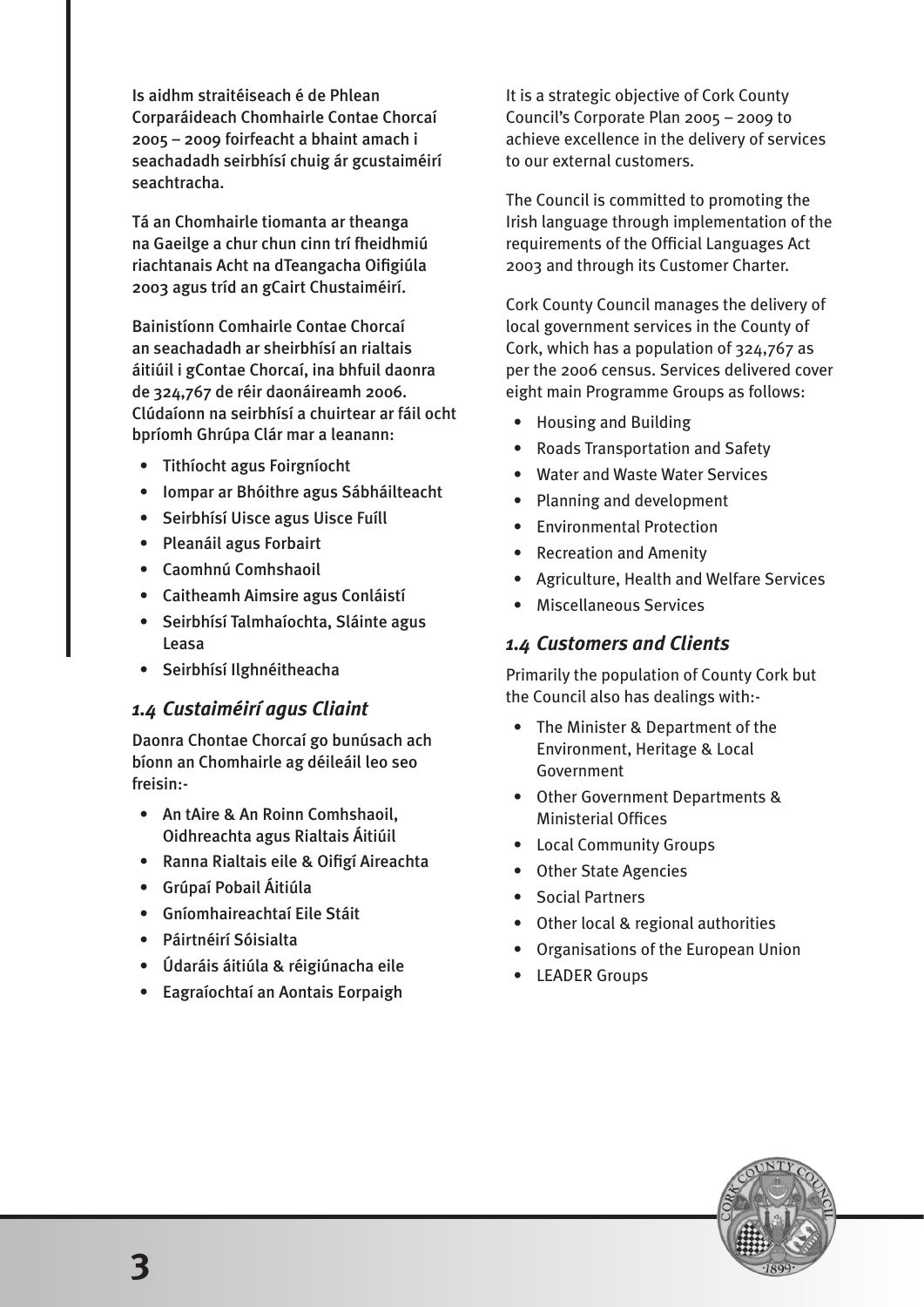- Grúpaí LEADER
- Soláthróirí seirbhíse den rannóg phríobháideach
- Gnólachtaí áitiúla príobháideacha

#### *1.5 Meastachán ar chomh fairsing agus atá seirbhísí ar fáil trí Ghaeilge cheana féin*

Tá Údaráis Áitiúla Chontae Chorcaí ag cur roinnt seirbhísí ar fáil cheana féin, agus sonraítear iad seo i gCaibidil 3.

#### *1.6 Modheolaíocht agus Taighde atá Déanta*

In ullmhú na Scéime seo:

- (i) chuardaigh Údaráis Áitiúla Chontae Chorcaí aighneachtaí ón bpobal maidir le hullmhú dréachtscéime
- (ii) Rinne Údaráis Áitiúla Chontae Chorcaí measúnú inmheánach ar na seirbhísí a chuirtear ar fáil/a d'fhéadfadh gach rannóg a chur ar fáil trí Ghaeilge.

Fuair Údaráis Áitiúla Chontae Chorcaí 9 naighneacht san iomlán uathu seo a leanas:

- Comhdháil Náisiúnta na Gaeilge
- Conradh na Gaeilge
- Oifig na Gaeilge, DIT
- Cumann Aistritheoirí agus Teangairí na hÉireann
- Coiste Ghrúpa Stiúrtha Chomhairle Contae Chorcaí
- Pádraig Ó Cuanacháin
- Pádraig Hamilton
- Gearóid Ó Catháin
- Barra Ó Caoimh
- Private sector service providers
- Local private businesses

#### *1.5 Assessment of the extent to which services are already available through Irish*

Cork County Local Authorities already provide certain services, which are detailed in Chapter 3.

#### *1.6 Methodology and Research Undertaken*

In the preparation of this Scheme, Cork County Local Authorities:

- (i) Sought submissions from the public on the preparation of a draft scheme
- (ii) Carried out an internal assessment of services provided/capable of being provided in Irish by each section.

Cork County Local Authorities received a total of 9 submissions from the following:

- Comhdháil Náisiúnta na Gaeilge
- Conradh na Gaeilge
- Oifig na Gaeilge, DIT
- Irish Translators' and Interpreters' Association
- Cork County Council's Grúpa Stiúrtha Committee
- Pádraig Ó Cuanacháin
- Pádraig Hamilton
- Gearóid Ó Catháin
- Barra Ó Caoimh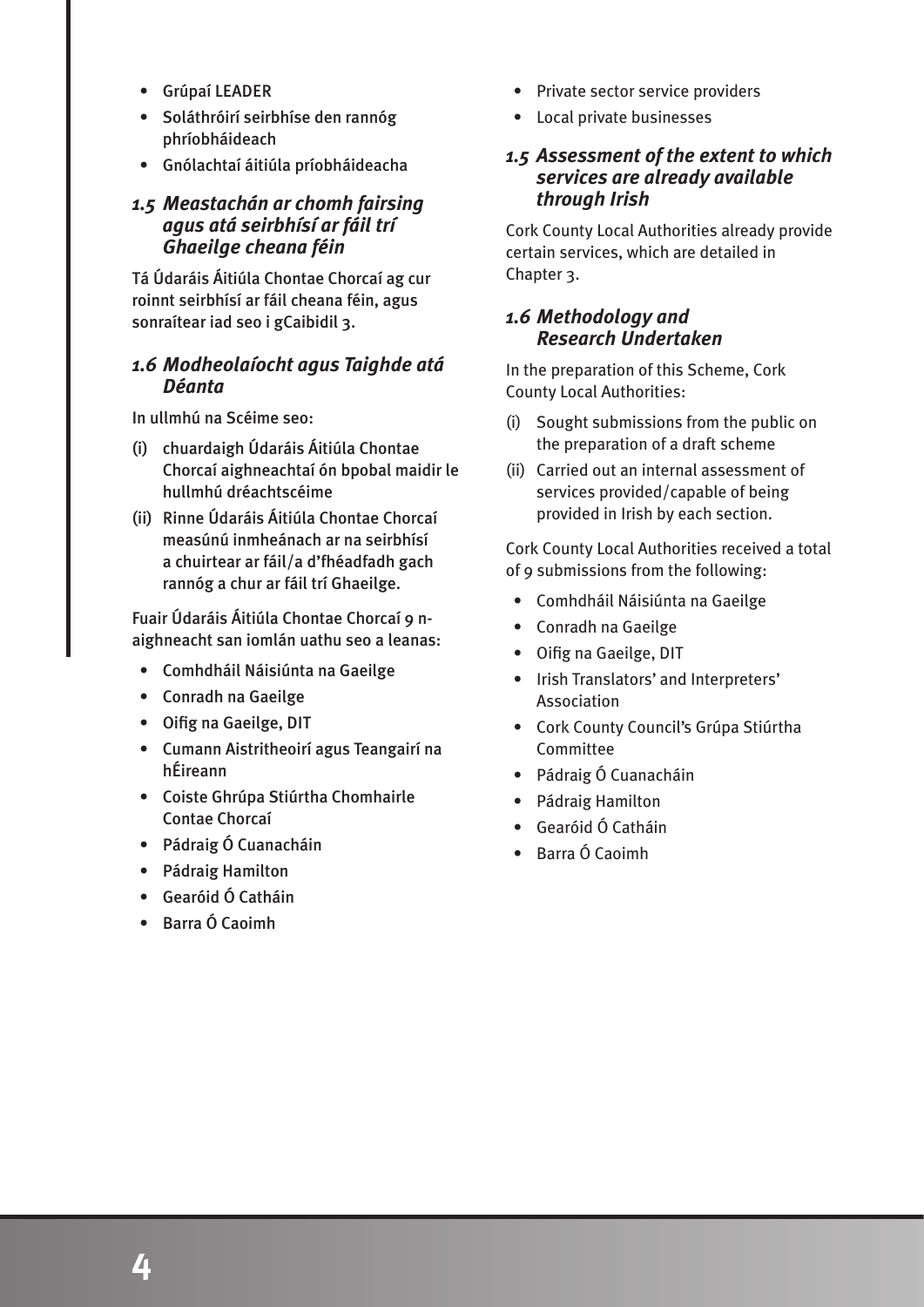## *Caibidil 2 Soláthar ar Sheirbhísí/Gníomhaíochtaí Ginearálta Comhairle*

## *Chapter 2 Provision of General Council Services/Activities*

## *2.1 Bealaí Cumarsáide leis an bPobal*

Tá roinnt modhanna cumarsáide de chuid Údaráis Áitiúla Chontae Chorcaí ar fáil i mBéarla agus i nGaeilge. Áirithe sna modhanna cumarsáide seo, tá:

- Bróisiúir & Bileoga Eolais
- Foirmeacha Iarratais
- Foilseacháin
- Preasráitis
- Láithreán gréasáin

#### *2.2 Doiciméadú Scríofa*

- (i) Bróisiúir, Bileoga Eolais & Foirmeacha Iarratais
	- Beidh na Bileoga Eolais, na Bróisiúir & na Foirmeacha Iarratais nua ar fad a sholáthraíonn na húdaráis áitiúla ar fáil go hiomlán dátheangach san aon chlúdach amháin ó chuirfear tús leis an scéim.
	- Tá Údaráis Áitiúla Chontae Chorcaí tiomanta ar a chinntiú go mbeidh na Foirmeacha Iarratais, na Bróisiúir & na Bileoga Eolais uilig atá ar fáil anois i mBéarla amháin ar fáil go hiomlán dátheangach faoi Iúil 2008.
- (ii) Foilseacháin
	- Beidh fáil ar dhoiciméid atá foilsithe sa dá theanga laistigh den chlúdach céanna.
	- Foilseoidh Údaráis Áitiúla Chontae Chorcaí a gcuid Buiséad reachtúil go dátheangach le linn saolré na scéime seo.
- (iii) Preasráitis
	- Foilseofar preasráitis a bhaineann go díreach leis an gceantar Gaeltachta

#### *2.1 Means of Communication with the Public*

Some of Cork County Local Authorities' methods of communication with the public are made available in both English and Irish. These methods of communication include:

- Brochures & Information Leaflets
- Application Forms
- Publications
- Press releases
- Website

#### *2.2 Written Documentation*

- (i) Brochures, Information Leaflets & Application Forms
	- All new Information Leaflets, Brochures & Application Forms produced by the local authorities shall be fully bilingual within the one cover from the commencement of the scheme.
	- Cork County Local Authorities are committed to ensuring that all Application Forms, Brochures & Information Leaflets that are currently available in English only will be made available fully bilingually by July 2008.
- (ii) Publications
	- Documents published in both languages will be made available within the same cover.
	- Cork County Local Authorities will publish their statutory Budgets bilingually during the lifetime of this scheme.

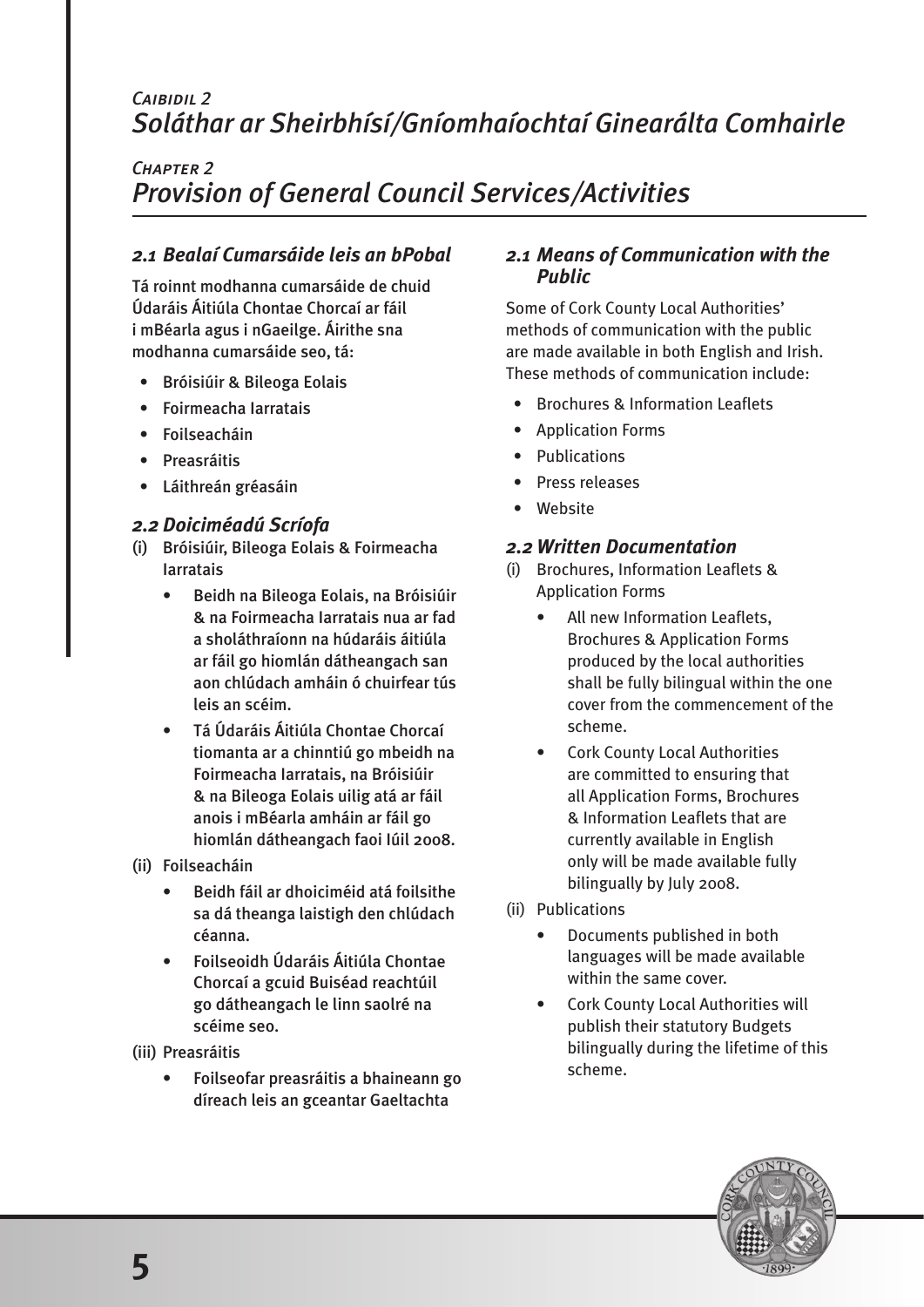go dátheangach agus scaipfear thart ar na meáin Ghaeilge agus Bhéarla iad ag an am céanna.

- Beidh 25% de na preasráitis uilig dátheangach faoi dheireadh na scéime.
- (iv) Láithreán Gréasáin
	- Beidh an buanábhar atá ar laithreán gréasáin Chomhairle Contae Chorcaí ar fáil i nGaeilge faoi Iúil 2008 (agus déanfar an cothú céanna air leis an suíomh Béarla).
	- Beidh an buanábhar atá ar láithreáin gréasáin na gcomhairlí baile eile ar fáil go dátheangach de réir mar a fhorbraítear iad.

## *2.3 Cumarsáid Béil*

Faoi dheireadh na Scéime, cinnteoidh Údaráis Áitiúla Chontae Chorcaí:

- Go bhfuil an fhoireann fáiltithe/lascchláir in ann ainm an Údaráis Áitiúil a thabhairt i nGaeilge,
- Go bhfuil siad eolach ar na bunbheannachtaí Gaeilge ar a laghad agus go bhfuil na socruithe cuí in áit le go bhféadfar baill an phobail a chur i dteagmháil, gan mhoill, le hoifig nó oifigeach atá freagrach as an tseirbhís a theastaíonn a chur ar fáil trí Ghaeilge, nuair is féidir é.
- Go ndéanfar forbairt ar threoirlínte chun déileáil le cásanna den tsórt seo agus go scaipfear ar an bhfoireann uilig iad.
- Go gcuirfear fógraí poiblí ar taispeáint, ar a mbeidh ainmneacha na foirne a thabharfas seirbhís trí Ghaeilge agus a thabharfas cuireadh don phobal úsáid a bhaint as an nGaeilge.
- Go ndéanfar iarrachtaí gné den dátheangachas a thabhairt isteach i gcruinnithe na Comhairle agus i gcruinnithe poiblí ar fud an chontae.
- (iii) Press Releases
	- Press releases relating solely to the Gaeltacht area will be produced bilingually and circulated to the Irish language and English language media simultaneously.
	- 25% of all press releases will be bilingual by the end of the scheme.
- (iv) Website
	- All of the static content of the Cork County Council website will be available in Irish by July 2008 (and will be maintained in the same manner as the English site.)
	- The static content on websites of individual town councils will be made bilingual as these websites are developed.

## *2.3 Oral Communication*

By the end of the Scheme Cork County Local Authorities will ensure that:

- Reception/switchboard staff are able to give the name of the Local Authority in Irish,
- They are at least familiar with the basic greetings in Irish, and suitable arrangements are in place so that they can put members of the public in touch, without delay, with the office or officer responsible for offering the service required through Irish, where available.
- Guidelines for dealing with such instances will be developed and circulated to all staff.
- Public notices will be displayed inviting the public to use Irish and giving the names of staff who will provide a service in Irish.
- Efforts will be made to introduce an element of bilingualism during all Council meetings and public meetings throughout the county.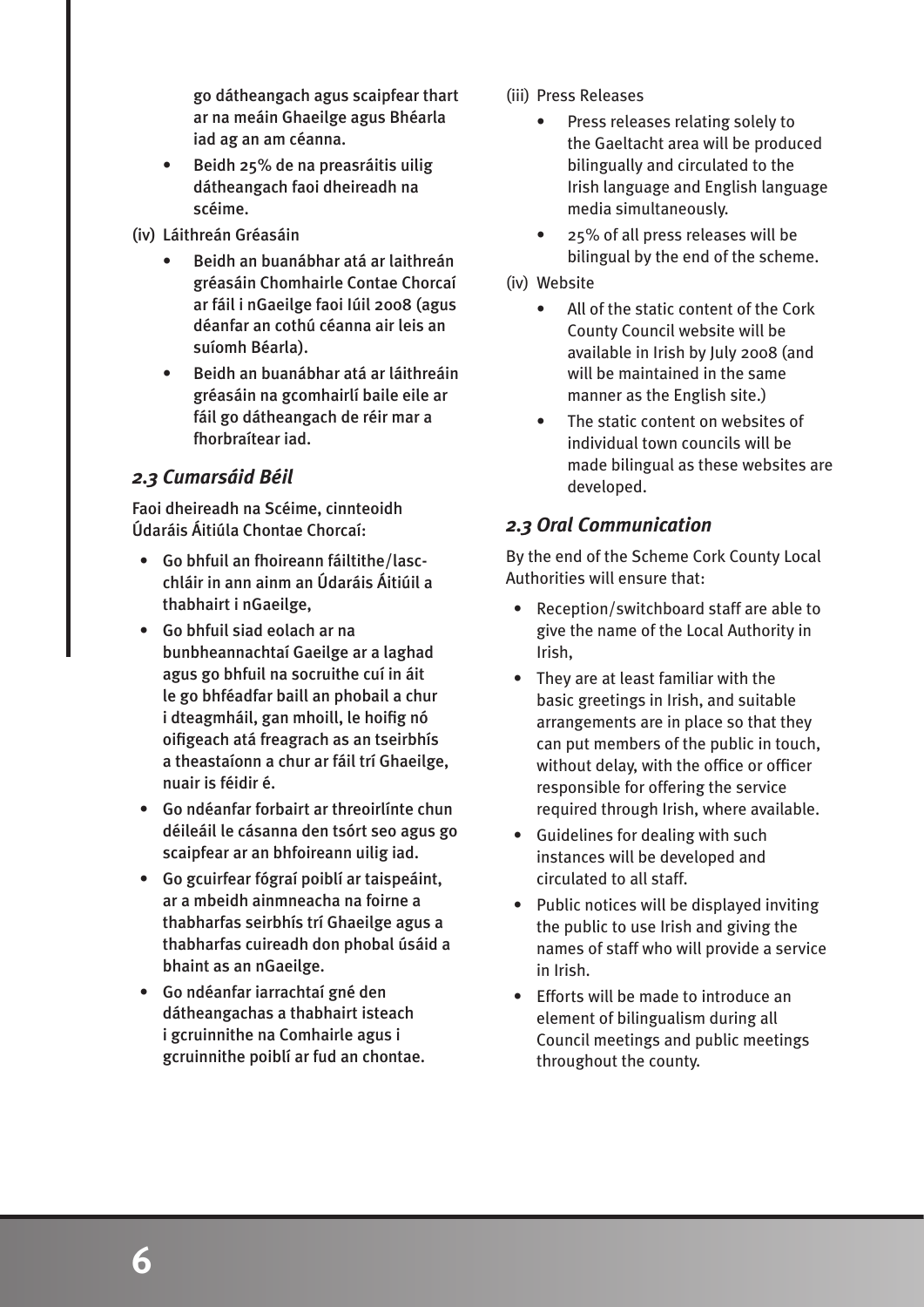- Go mbreathnófar amach d'aon duine atá ag iarraidh labhairt i nGaeilge ag cruinniú poiblí.
- Go mbeidh gné an dátheangachais áirithe in imeachtaí poiblí ardphróifíle mar chuid d'iarrachtaí na Comhairle an Ghaeilge a chur chun cinn go dearfach sa phobal.
- Go mbeidh fáil ar urlabhraí údaraithe chun ráitis agus agallaimh a thabhairt do mheán na Gaeilge má theastaíonn sin.

 $\overline{7}$ 

- Anyone wishing to speak in Irish at a public meeting shall be facilitated.
- High profile public events shall incorporate an element of bilingualism into the proceedings as part of the Council's efforts to positively promote Irish in the community.
- An authorised spokesperson will be available to give statements and interviews to the Irish language media should the need arise.

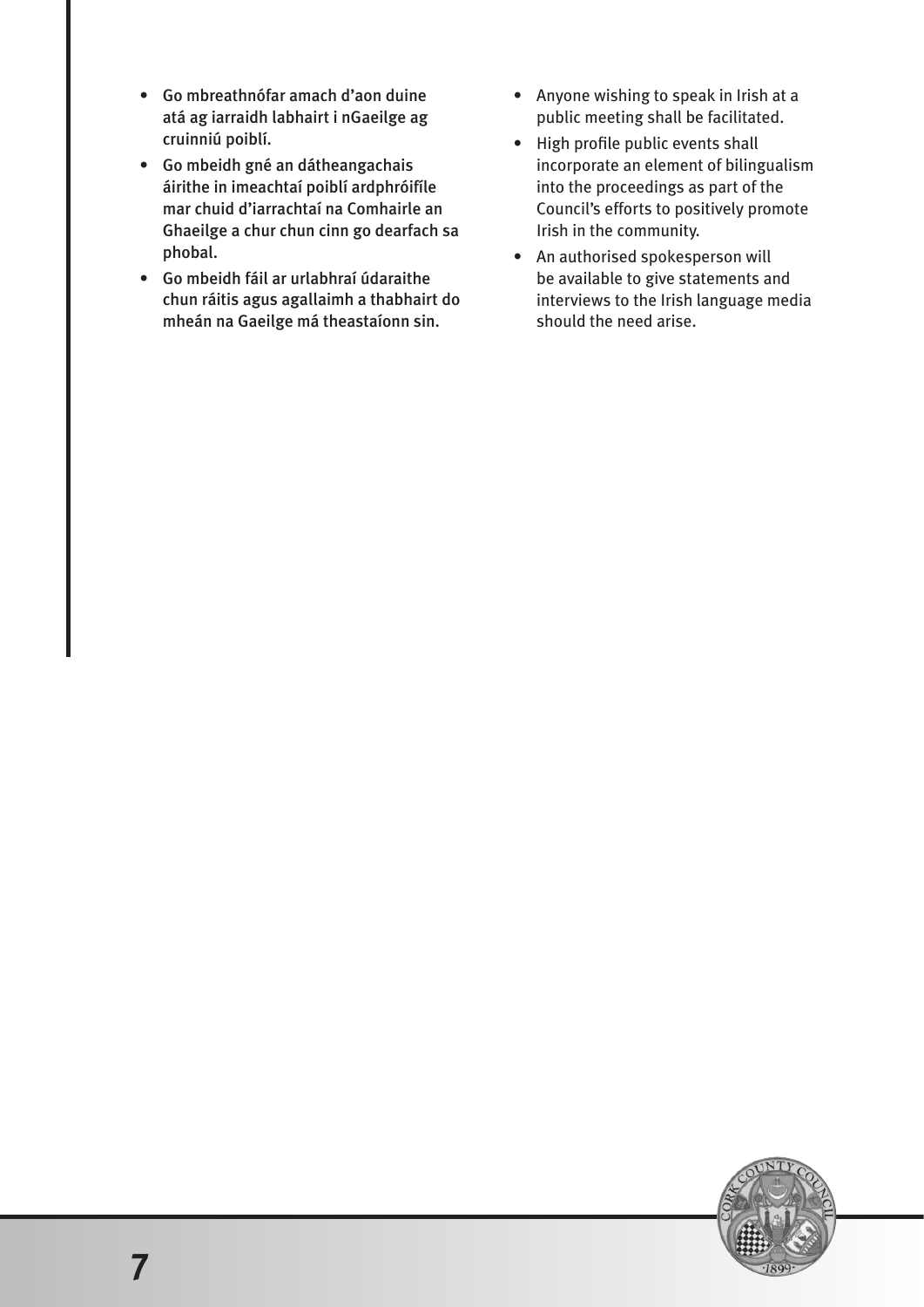## *Caibidil 3 Achoimre ar Sheirbhísí/Ghníomhaíochtaí a sholáthraíonn Rannóga*

## *Chapter 3 Summary of Services/Activities provided by Sections*

## *3.1 Réamhrá*

Léiríonn an Caibidil seo na príomhghníomhaíochtaí/seirbhísí a sholáthraíonn an riar mór rannóga agus aonaid atá laistigh de Chomhairle Contae Chorcaí agus an 12 Comhairle Baile.

#### *3.2 Teanga Feidhme Gach Rannóige*

#### *3.2.1 Rannóga Ag Obair i nGaeilge*

Cuireann an tOifigeach Forbartha Gaeilge sa Roinn Gnóthaí Corparáideacha na seirbhísí ar fad ar fáil trí mheán na Gaeilge.

#### *3.2.2 Rannóga a chuireann seirbhís trí Bhéarla amháin ar fáil*

Is é an Béarla an teanga oibre a úsáidtear i ngach rannóg/aonad d'Údaráis Áitiúla Chontae Chorcaí seachas an tOifigeach Forbartha Gaeilge. Léiríonn an mhír seo feidhmeanna/gníomhaíochtaí na rannóga a chuireann seirbhís ar fáil i mBéarla amháin.

#### **Limistéar an Tuaiscirt, an Deiscirt agus an Iarthair**

Tithíocht, Sláintíocht, Bóithre, Bainistiú Dramhaíola, Seirbhísí Caitheamh Aimsire agus Fóntais.

#### **Pobal & Fiontar**

Pobal & Fiontar, Seirbhísí Ealaíon agus Leabharlainne.

#### **Gnóthaí Corparáideacha**

Seirbhísí Corparáideacha, Cumarsáid, Deontais Ardoideachais, Toghchóras, Aturnaetha Contae.

### *3.1 Introduction*

This Chapter outlines the main activities/ services provided by the numerous sections and units within Cork County Council and its 12 Town Councils.

#### *3.2 Operating Language of Each Section*

#### *3.2.1 Sections Working in Irish*

The Oifigeach Forbartha Gaeilge, Corporate Affairs Department provides all services through the medium of Irish.

#### *3.2.2 Sections Providing an English language only service*

English is the working language used in all sections/units of Cork County Local Authorities with the exception of an t-Oifigeach Forbartha Gaeilge (Irish Development Officer). The following section sets out the functions/activities of the sections that provide an English language only service.

#### **Northern, Southern and Western Divisions**

Housing, Sanitary, Roads, Waste Management, Recreation and Amenity Services.

#### **Community & Enterprise**

Community & Enterprise, Arts and Library Services.

#### **Corporate Affairs**

Corporate Services, Communications, Higher Education Grants, Franchise, County Solicitors.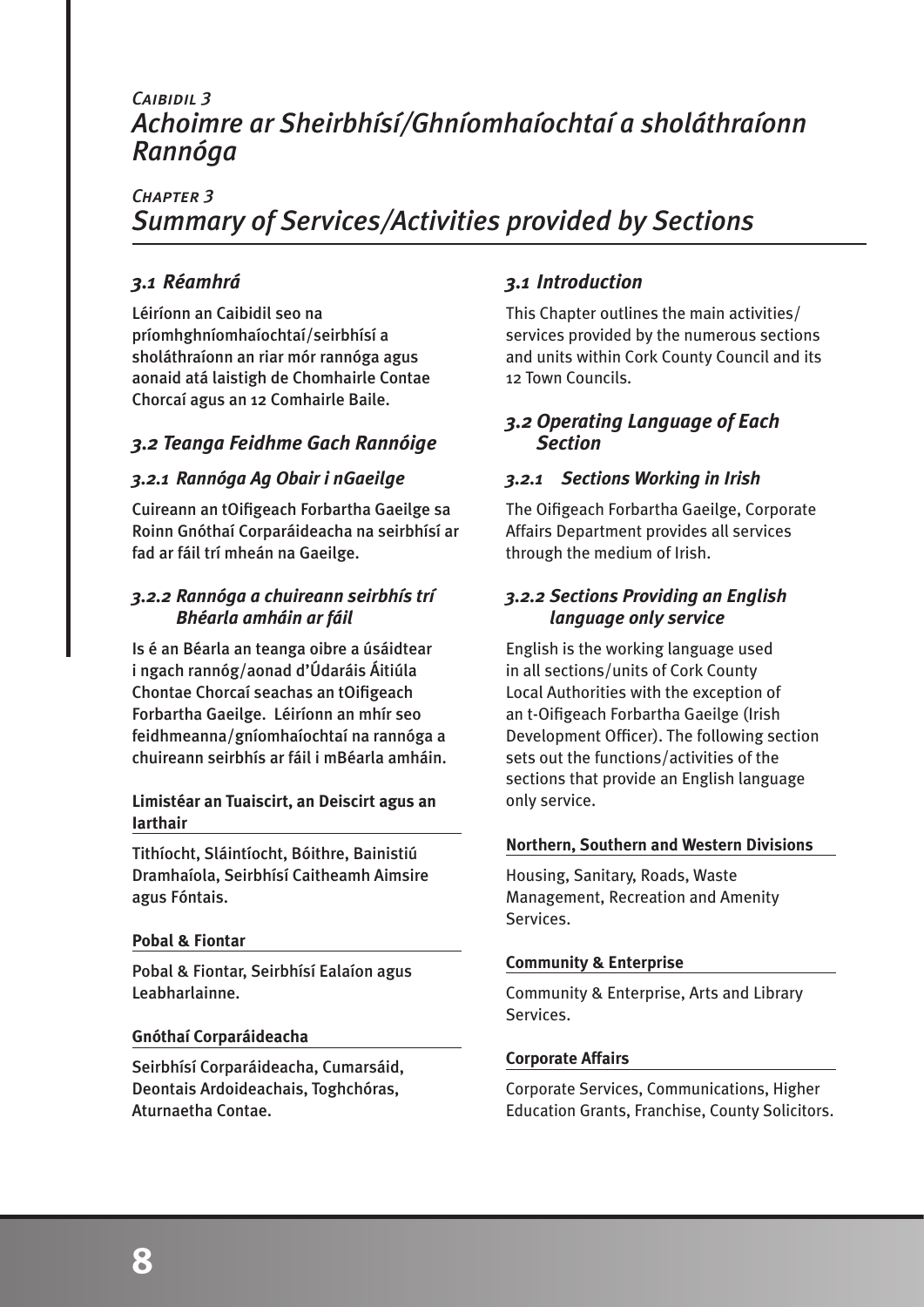#### **Bainistiú Comhshaoil & Dramhaíola**

Rialú Dramhaíola, Bonneagar Dramhaíola, Caighdeán Uisce, Seirbhísí Tréidliachta

#### **Eastáit & Forbairt**

Éadáil Talún, Forbairt Eacnamaíochta

#### **T.F.**

Seirbhísí Teicneolaíochta Faisnéise

#### **Airgeadas**

Bainistiú Airgeadais, Bailiúchán Ioncaim, Rátaí, Árachas, Ionad Teagmhála do Chustaiméirí, Mótarcháin.

#### **Infreastruchtúr & Forbairt**

Seirbhísí Ailtireachta, Seirbhísí Dóiteáin, Rialú Foirgníochta, Bainistiú Fuinnimh, Trácht & Iompar, Caomhnú Uisce, Pleanáil agus Dearadh Infreastruchtúrtha.

#### **Dearadh agus Tógáil Bóithre Náisiúnta**

Dearadh agus Tógáil Bóithre Náisiúnta.

#### **Pearsanra**

Earcaíocht, Cumarsáid Foirne, Sláinte agus Sábháilteacht, Oiliúint, Aoisliúntas.

#### **Pleanáil**

Polasaí Pleanála, Rialú Pleanála, Forfheidhmiú Pleanála, Caomhnú Oidhreachta.

#### **Comhairlí Baile**

Cuireann an dá cheann déag de na Comhairlí Baile raon seirbhísí rialtais áitiúil ar fáil dá réimsí riaracháin.

Tá méid áirid seirbhísí dátheangach ar fáil sna rannóga sin a áiríonn foirmeacha iarratais agus comhfhreagras scríofa agus tá baill foirne i roinnt rannóga atá sásta deileáil le ceisteanna trí Ghaeilge.

#### **Environment & Waste Management**

Waste Regulation, Waste Infrastructure, Water Quality, Veterinary Services

#### **Estates & Development**

Land Acquisition, Economic Development

#### **I.T.**

Information Technology Services

#### **Finance**

Financial Management, Revenue Collection, Rates, Insurance, Customer Contact Centre, Motor Tax.

#### **Infrastructure & Development**

Architectural Services, Fire Services, Building Control, Energy Management, Traffic & Transport, Water Conservation, Infrastructural Planning and Design.

#### **National Roads Design & Construction**

National Roads Design & Construction.

#### **Personnel**

Recruitment, Staff Relations, Health and Safety, Training, Superannuation.

#### **Planning**

Planning Policy, Planning Control, Planning Enforcement, Heritage Conservation.

#### **Town Councils**

The twelve Town Councils provide a range of local government services to their administrative areas.

There is some limited bilingual services available in these sections which include application forms and written communication and staff members have been identified in some sections who are willing to deal with Irish language issues.

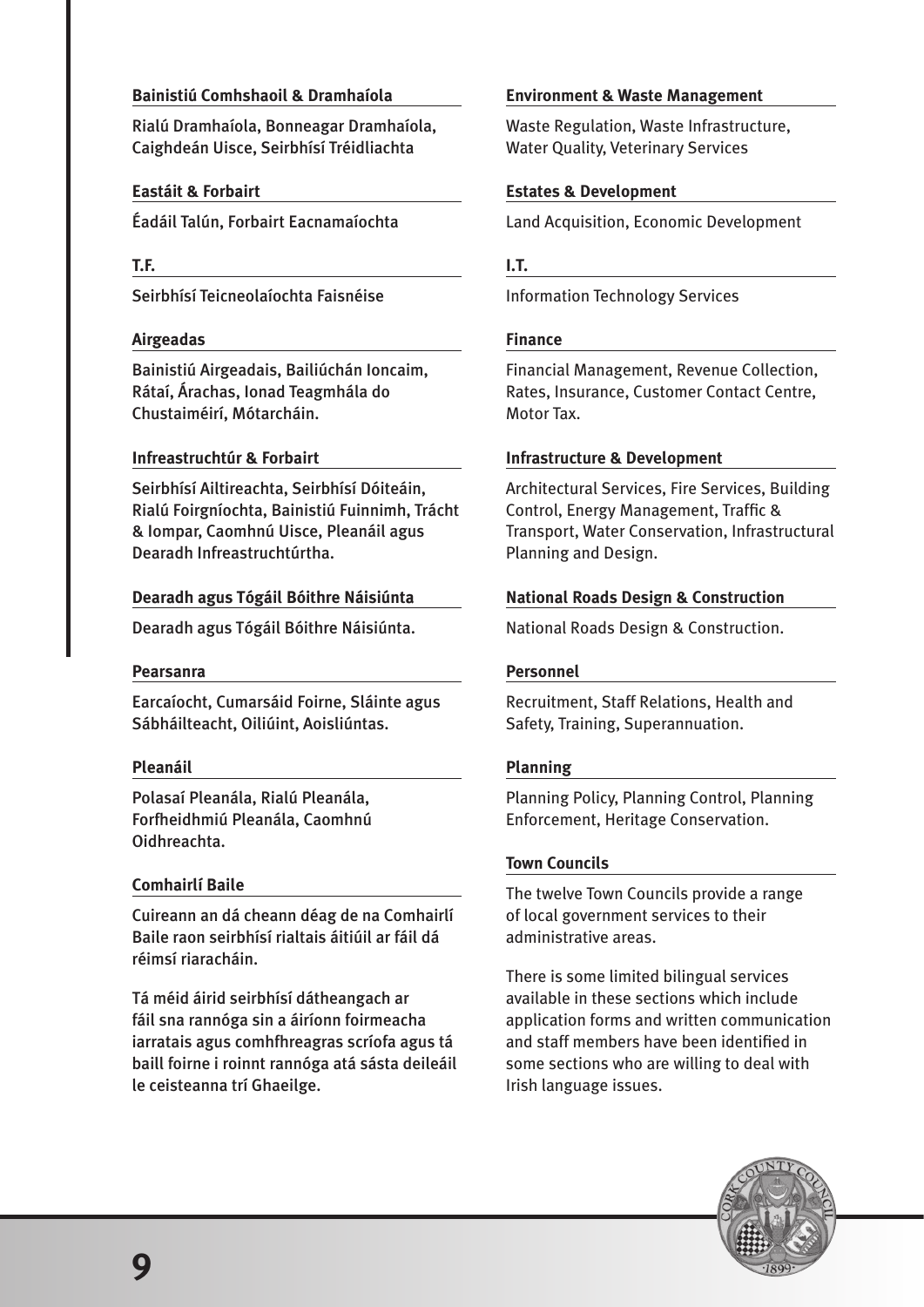## *Caibidil 4 Feabhsú ar Sheirbhísí a Chuirfear ar fáil go Dátheangach*

## *Chapter 4 Enhancement of Services to be Provided Bilingually*

## *4.1 Polasaí Ginearálta*

Tá Údaráis Áitiúla Chontae Chorcaí tiomanta ar dóthain lucht foirne a bheith acu a bheadh in ann seirbhís trí Ghaeilge a chur ar fáil i ngach rannóg de na hÚdaráis a bhíonn ag déileáil go rialta leis an bpobal.

Is é an príomhaidhm ná atmaisféar an dátheangachais a chruthú agus a chothú taobh istigh de na rannóga go léir sa Chomhairle ionas go n-aireoidh na custaiméirí a labhraínn Gaeilge go bhfuil fáilte rompu agus go bhfuil spreagadh á thabhairt dóibh a ngnó a dhéanamh trí Ghaeilge agus go bhfuil na custaiméirí agus an lucht foirne compordach ag déanamh a ngnó trí mheán na Gaeilge.

Tá sé i gceist ag an gComhairle leibhéal na seirbhíse a chuirtear ar fáil go dátheangach a leathnú agus fócas ar leith bheith ar chumarsáid aon lena haon lena gcustaiméirí. Aithnítear gurb é an príomh Deasc Fáiltithe, na Leabharlanna, an oifig mótarchánach agus na hOifigí Ceantair a fhreastalaíonn ar an nGaeltacht na réimsí tosaíochta le haghaidh nua-oiliúint foirne in oiliúint agus feasacht teanga. Le linn saolré na scéime, tabharfar aitheantas agus oiliúint do lucht foirne sna rannóga sin atá sásta dul faoi oiliúint teanga oiriúnaithe ionas go mbeidh seirbhís comhionann ar fáil go dátheangach ag na cuntair phoiblí sna réimsí seo faoi dheireadh na scéime. Tabharfar aitheantas freisin do lucht foirne i rannóga eile le haghaidh nua-oiliúna agus déileáilfear leis seo i scéimeanna teanga amach anseo.

## *4.2 An Ghaeltacht*

Luíonn ceantair Ghaeltachta Mhúscraí agus Chléire laistigh de cheantar feidhme

## *4.1 General Policy*

Cork County Local Authorities are committed to securing an adequate number of staff competent to provide a service through Irish in all sections of the Authorities that deal regularly with the public.

The primary deliverable will be to create and foster an atmosphere of bilingualism within all sections of the Council so that Irish speaking customers feel welcome and are encouraged to do their business in Irish and so that both customers and staff feel comfortable in conducting their business through the Irish language.

The Council proposes to expand and enhance the level of service provided bilingually with particular attention to one to one communication. The main Reception Desk, Libraries and Motor Tax office and the Area Offices serving the Gaeltacht have been identified as the priority areas for upskilling of staff in language training and language awareness. Staff within these sections who are willing to take tailored language training will be identified and trained within the lifetime of this scheme so that by the end of the scheme an equivalent service will be available bilingually at public counters in these areas. Staff in the other sections will also be identified for upskilling in language training and this will be dealt with in subsequent language schemes.

## *4.2 An Ghaeltacht*

The Gaeltacht areas of Múscraí and Cléire fall within the functional area of Cork County Local Authorities. The Council recognises the special needs of the Gaeltacht areas as centres of our linguistic heritage and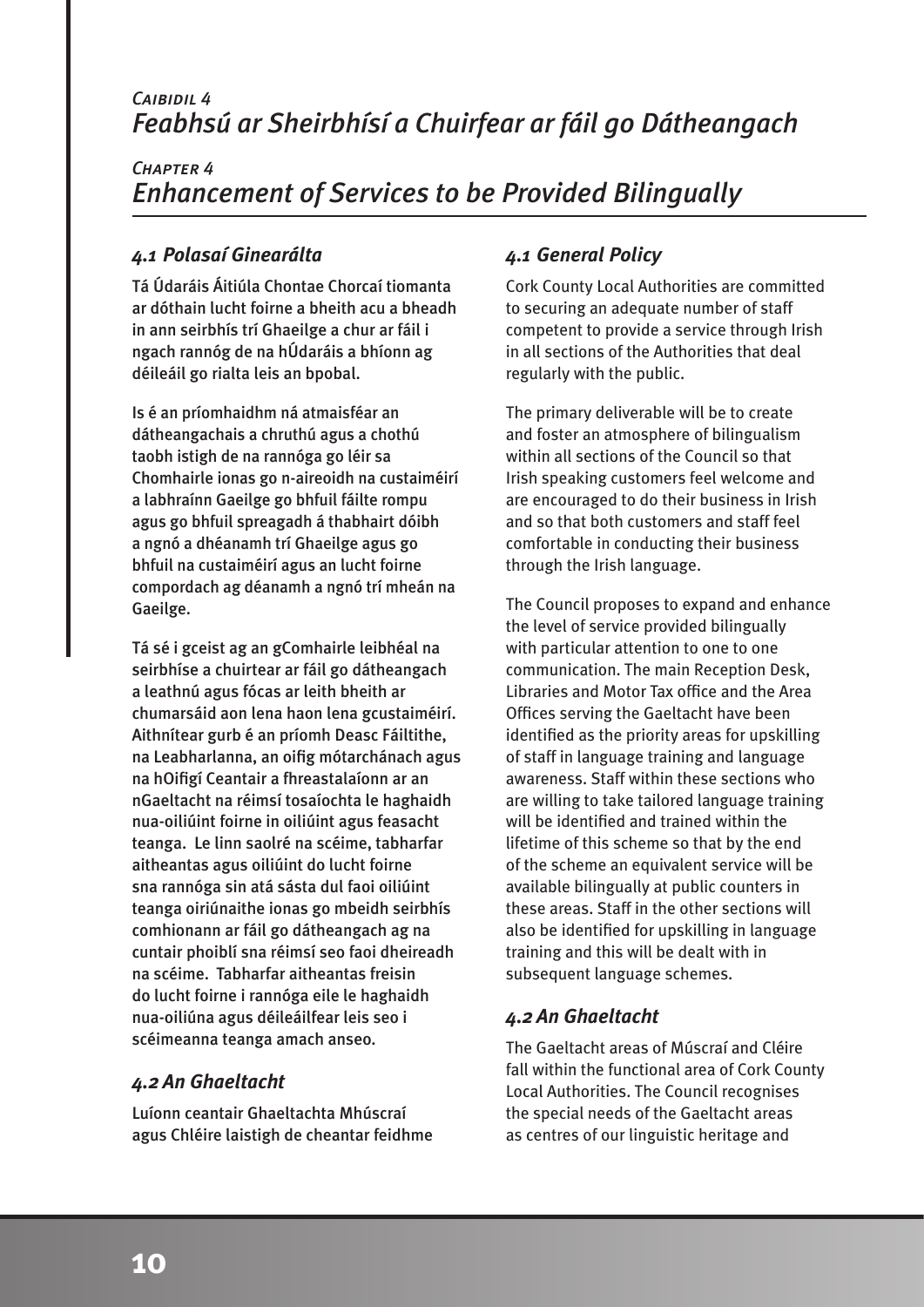Údaráis Áitiúla Chontae Chorcaí. Aithníonn an Chomhairle riachtanais speisialta na gceantar Gaeltachta mar ionaid oidhreachta agus chultúrtha teanga. Tá an Chomhairle tiomanta ar chaomhnú agus forbairt na Gaeltachta agus beidh sé seo ina thosaíocht i gcónaí acu. Tá siad tiomanta freisin a chinntiú go bhfuil a gcuid seirbhísí ar fáil i nGaeilge do mhuintir na Gaeltachta ach go háirithe. Níl aon oifig ag Comhairle Contae Chorcaí atá lonnaithe go díreach sa Ghaeltacht. Ach toisc gurb iad na hOifigí Ceantair atá i Maigh Chromtha, An Sciobairín agus Dún Mánmhaí na hoifigí áitiúla a úsáideann na daoine sa Ghaeltacht, tabharfaidh an Chomhairle Contae tosaíocht do chéimeanna a chinnteoidh go mbeidh seirbhísí comhionann ar fáil go dátheangach ag cuntair phoiblí sna hoifigí seo faoi dheireadh na scéime.

- Is trí mheán na Gaeilge amháin nó go dátheangach a bheidh cruinnithe poiblí a eagrófar sa Ghaeltacht.
- Beidh an t-eolas atá dírithe ar phobal na Gaeltachta i nGaeilge amháin, nó i mBéarla agus i Gaeilge nuair is cuí. Áirítear anseo bróisiúir agus bileoga eolais, foirmeacha iarratais, preasráitis, doiciméid polasaí agus an suíomh gréasáin a thagann faoi rialú na Comhairle.
- Úsáidfidh na húdaráis áitiúla an tOrdú Logainmneacha (Ceantair Ghaeltachta) 2004 do chríocha oifigiúla.

## *4.3 Teicneolaíocht Faisnéise*

Cinnteoidh Údaráis Áitiúla Chontae Chorcaí go gcuirfear na polasaithe seo a leanas i bhfeidhm maidir le cumarsáid leictreonach:

- Go mbeidh aon séanadh/teachtaireacht caighdeánach ar ríomhphost dátheangach faoi dheireadh 2007.
- Cinnteoidh Údaráis Áitiúla Chontae Chorcaí go mbeidh aon bhogearraí ríomhaireachta atá á gceannach in ann déileáil go hiomlán leis an teanga

culture. The council is committed to the protection and development of the Gaeltacht and this will continue to be a priority. It is also committed to ensuring that its services are available in Irish to the people of the Gaeltacht in particular. Cork County Council does not have any offices located directly in the Gaeltacht. However, as the Area Offices in Macroom, Skibbereen and Dunmanway are the local offices used by the people of the Gaeltacht, the County Council shall prioritise steps to ensure that an equivalent service will be available bilingually at public counters in these offices by the end of the scheme.

- Public meetings organised in the Gaeltacht shall be in Irish only or fully bilingual.
- Information directed at the public in the Gaeltacht will be available in Irish only, or in both English and Irish where appropriate. This includes brochures and leaflets, application forms, press releases, policy documents and website, where within the control of the Council.
- The Placenames (Ceantair Ghaeltachta) Order 2004, will be used by the local authorities for official purposes.

## *4.3 Information Technology*

In relation to electronic communication, Cork County Local Authorities will ensure that the following policies will be implemented:

- Any standard disclaimer or message on e-mail correspondence will be bilingual by the end of 2007.
- Cork County Local Authorities shall ensure that any new computer software being purchased is fully capable of handling the Irish language i.e. will be capable of dealing with names and addresses input in Irish. Existing systems will, where necessary, (in so far as it is under its control) be made compatible within the lifetime of this scheme.
- Establish a generic e-mail address for queries 'as Gaeilge'. Cork County Local

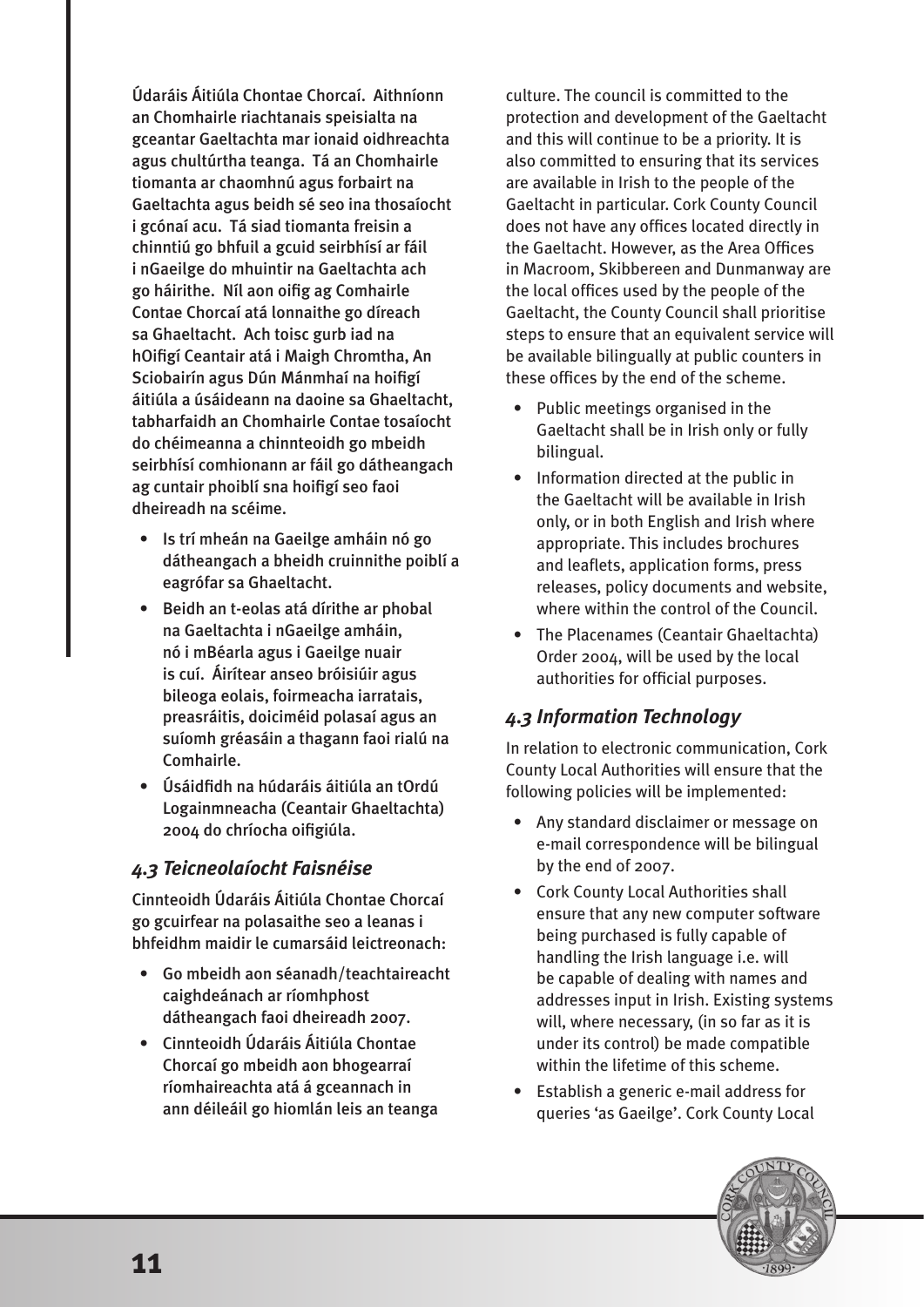Ghaeilge, sé sin, go mbeidh siad in ann déileáil le hionchur ainmneacha agus seoltaí trí Ghaeilge Go gcuirfear na córais reatha, nuair is cuí, in oiriúint (chomh fada agus is féidir leo) laistigh de shaolré na scéime seo.

- Go mbunófar seoltaí ríomhphoist cineálaí d'fhiosrúcháin trí Ghaeilge. Go ndéileálfar go pras leis na fiosrúcháin seo sa tslí chéanna agus a dhéantar le fiosrúcháin trí Bhéarla faoi dheireadh 2007.
- Go dtiocfaidh aon chóras idirghníomhach nua sa dá theanga oifigiúil i bhfeidhm ag an am céanna agus go ndéanfar uasghrádú ar na córais reatha ionas go mbeidh siad dátheangach (chomh fada agus is féidir leis an gComhairle é) laistigh de shaolré na scéime seo.

## *4.4 Earcaíocht & Socrúchán*

Déanfaidh an Rannóg Earcaíochta iarracht an fhoireann chuí a bhfuil cumas acu sa Ghaeilge a shocrú/a aistriú chun feidhmiú na scéime seo a chinntiú, de réir na gcáilíochtaí a luaitear le postanna áirithe.

Cuirfear agallamh i nGaeilge agus i mBéarla nuair atá cumas na Gaeilge riachtanach do phost.

## *4.5 Oiliúint & Forbairt*

Tá sé mar aidhm lárnach straitéiseach ag Údaráis Áitiúla Chontae Chorcaí a chinntiú "go soláthraíonn an struchtúr eagraíochta agus na córais fhorbartha chultúrtha agus acmhainní daonna an fhoireann agus na baill thofa leis an seans is mó ina bhforbairt agus go gcabhraíonn siad chun an fheidhmiú is fearr a bhaint amach i seachadadh seirbhísí" (Plean Corparáideach 2005-2009). Tugann na hÚdaráis Áitiúla aitheantas don tábhacht atá le foireann agus baill thofa atá chomh díograiseach, tiomanta agus oilte, a leanann orthu ag cur go suntasach le rathúlacht na heagraíochta. Ní mór mar sin leanúint leis an infheistíocht in oiliúint agus forbairt phearsanra le go mbeidh na scileanna acu leanúint ar aghaidh mar rannpháirtithe

Authorities will ensure that such queries are addressed promptly in the same manner as English language queries by the end of 2007.

 • Cork County Local Authorities will ensure that any new interactive systems will be introduced simultaneously in both official languages and existing systems upgraded so as to make them bilingual (in so far as it is under the Council's control) within the lifetime of this scheme.

## *4.4 Recruitment & Placement*

The Recruitment Section will endeavour to achieve the appropriate placement/transfer of staff with proficiency in Irish to ensure the implementation of this scheme, subject to the declared qualifications of particular posts.

Where proficiency in the Irish language is an essential qualification for a post, an interview in the Irish and English languages will be conducted.

## *4.5 Training & Development*

It is a core strategic objective of Cork County Local Authorities to ensure "that the organisational structure, culture and human resource development systems provide staff and elected members with the maximum opportunity for their development and assist in achieving optimum performance in service delivery" (Corporate Plan 2005- 2009). The Local Authorities acknowledge the importance of having such a dedicated, committed and skilled staff and elected members who continue to make a significant contribution to the success of the organisation. There is a need, therefore, to continue investment in training and development of personnel to equip them with the skills to continue to be effective participants and be innovative in meeting the challenges of delivering a wide and complex programme of services.

In the light of the above strategy as outlined in the Corporate Plan, and the Official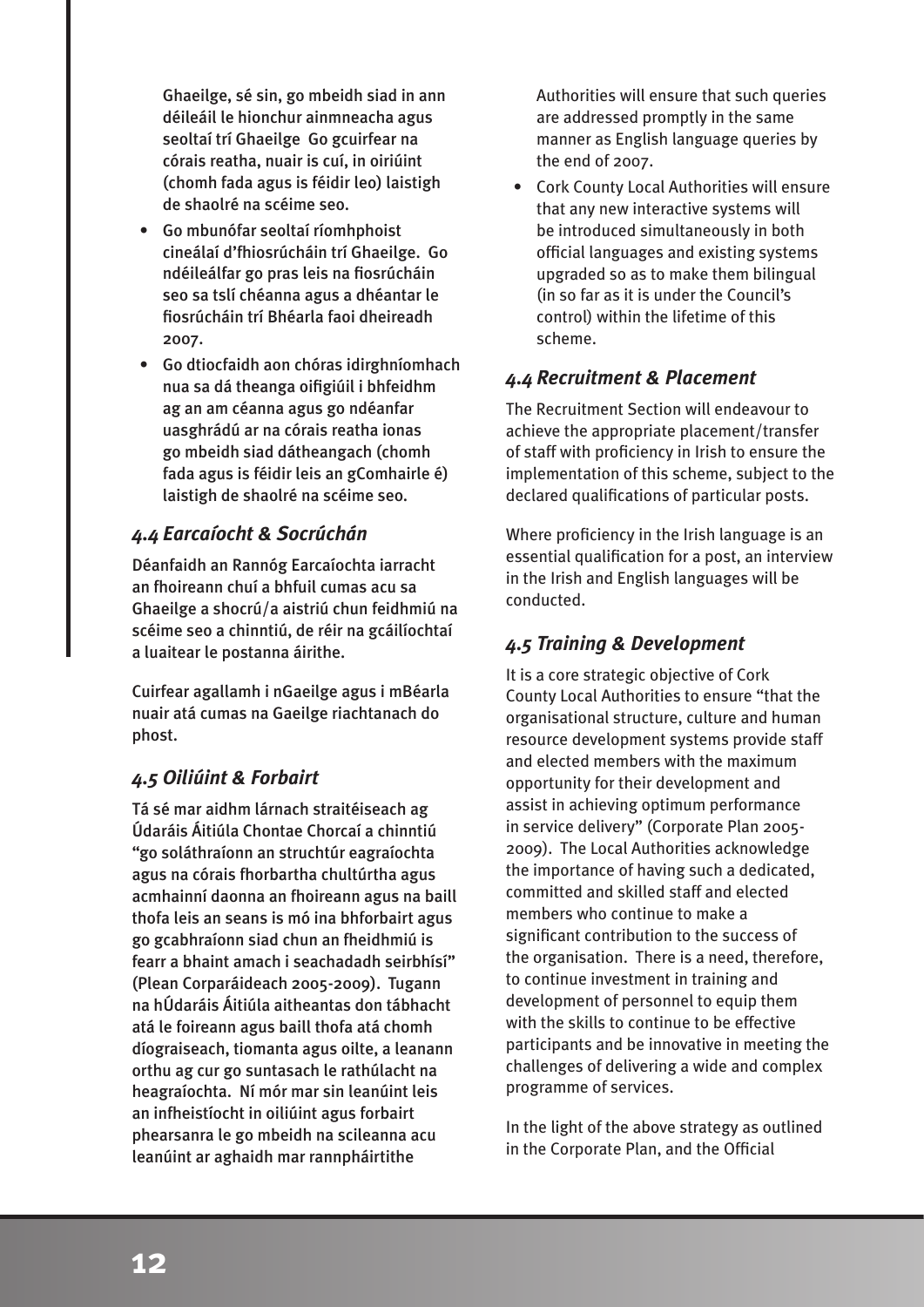éifeachtúla agus go mbeidh an inniúlacht acu freastal ar na dúshláin a bhaineann le seachadadh clár seirbhísí atá leathan agus casta.

Ó thaobh na straitéise thuas mar atá léirithe sa Phlean Corparáideach, agus in Acht na dTeangacha Oifigiúla agus sa Scéim seo, cinnteoidh an rannóg Acmhainní Daonna:

- go dtabharfar an spreagadh agus an deis chéanna don fhoireann uilig chun a gcuid scileanna Gaeilge a fheabhsú trí chúrsaí oiliúna agus forbartha.
- go leanfaidh an rannóg Acmhainní Daonna orthu ag tacú leis an bhfoireann a chuireann seirbhísí ar fáil trí Ghaeilge.

## *4.6Gaelscoileanna & Eagraíochtaí Gaeilge Eile*

Tugann Údaráis Áitiúla Chontae Chorcaí aitheantas agus suntas do na roghanna teanga ar leith i scoileanna Gaeilge agus Gaelscoileanna i gContae Chorcaí, chomh maith le heagraíochtaí agus grúpaí Gaeilge eile atá ag feidhmiú sa chontae agus go náisiúnta. Tabharfar tosaíocht do sholáthar seirbhísí i nGaeilge do na heagraíochtaí agus grúpaí ar leith seo.

 • Is i nGaeilge amháin nó go dátheangach a dhéanfar déileáil le scoileanna Gaeilge, Gaelscoileanna agus le grúpaí nó eagraíochtaí Gaeilge eile agus tabharfar tosaíocht ar sheirbhís trí Ghaeilge d'institiúidí agus eagraíochtaí dá leithéid.

## *4.7 Ainmniú Forbairtí Tithíochta*

Is é polasaí na Comhairle ná go dtabharfadh ainmniú forbairtí nua tithíochta léargas ar chomhthéacs áitiúil, topagrafach, stairiúil, cultúrtha agus éiceolaíochta an tsuímh nuair is indéanta sin agus go n-áireodh sé seo úsáid na Gaeilge. Bunaíodh Fóram Logainmneacha i 2006 chun cuidiú leis an gComhairle a chinntiú go gcloíonn ainmneacha cuí ar fhorbairtí nua tithíochta poiblí agus príobháideach leis an méid thuasluaite.

Languages Act and this Scheme, the Human Resources section will:

- Ensure that all staff are given equal encouragement and opportunity to improve their Irish language skills through training and development courses.
- Continue to support relevant staff providing services through Irish.

#### *4.6Gaelscoileanna & Other Irish Language Organisations*

Cork County Local Authorities also recognize and acknowledge the particular linguistic preferences of Irish language schools and Gaelscoileanna in County Cork, as well as other Irish Language organizations and groups operating throughout the county and nationally. The provision of services in Irish to these particular bodies and groups will be prioritised.

 • Any dealings initiated with Irish language schools, Gaelscoileanna and other Irish speaking groups or organizations shall be in the Irish language only or bilingual and provision of an Irish language service to such institutions and organisations will be prioritised.

## *4.7 Naming of Housing Developments*

It is the policy of the Council that the naming of new residential developments should reflect the local, topographical, historical, cultural and ecological context of its siting wherever practical, and should include the use of the Irish language. A Placenames Forum was established in 2006 to assist the Council in ensuring that appropriate names for new public and private housing developments comply with the above.